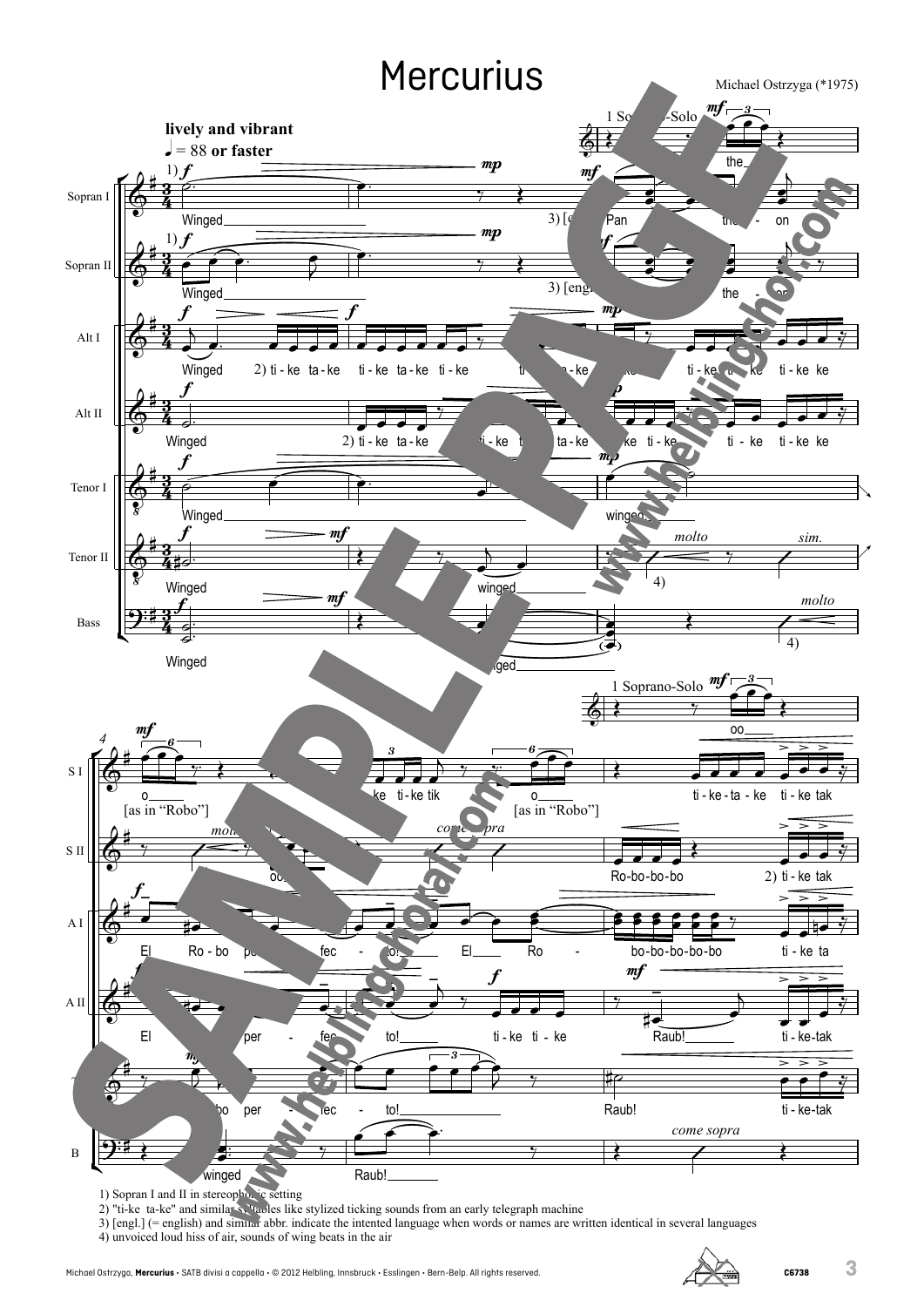

2) "ti-ke ta-ke" and similar syllables like stylized ticking sounds from an early telegraph machine 5) imitations of a Lyra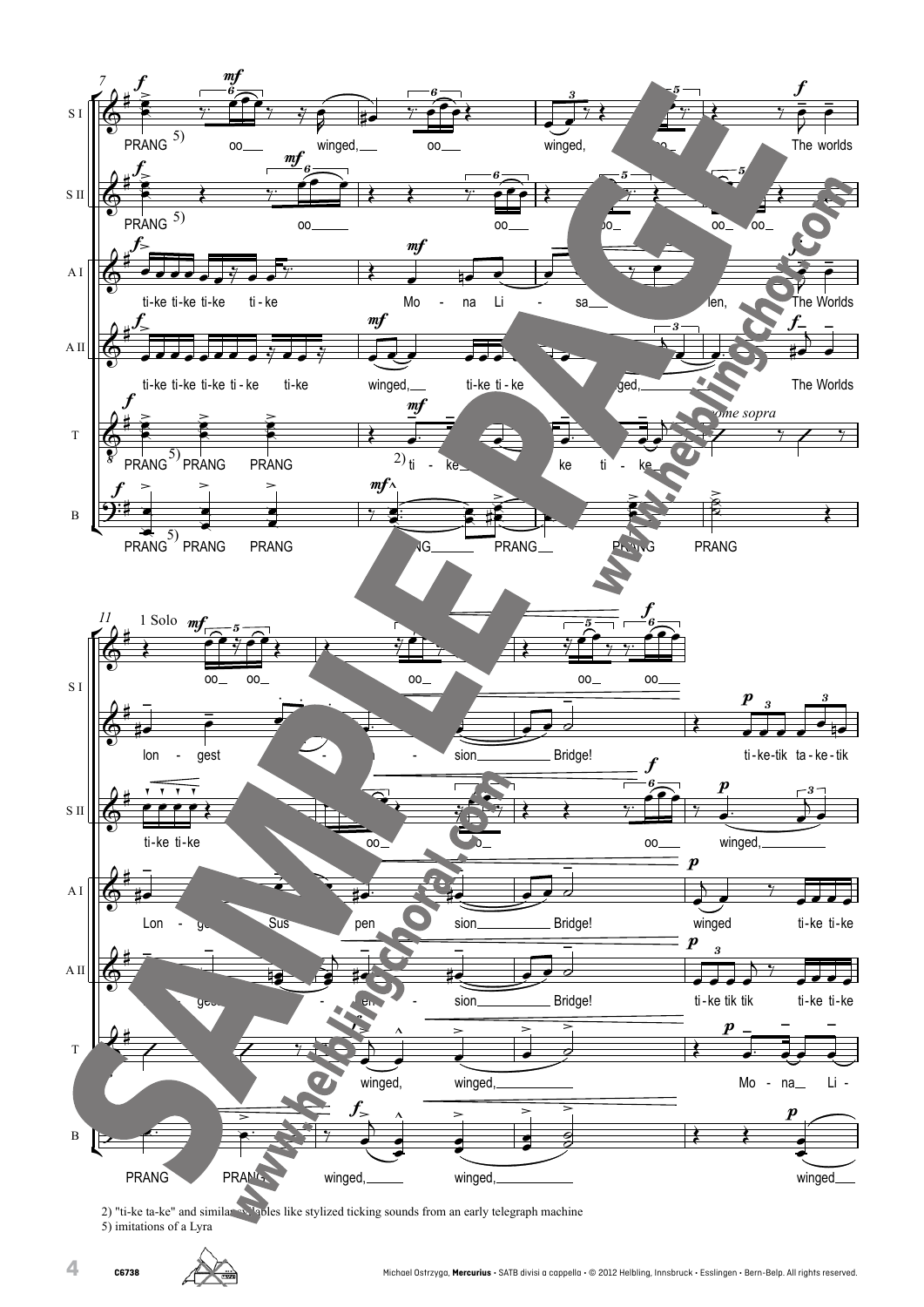

3)  $[engl.]$  (= english) and similar br. indicate the intented language when words or names are written identical in several languages 4) unvoiced loud hiss of air, fanciful imitation of wing beats or their sound in the wind

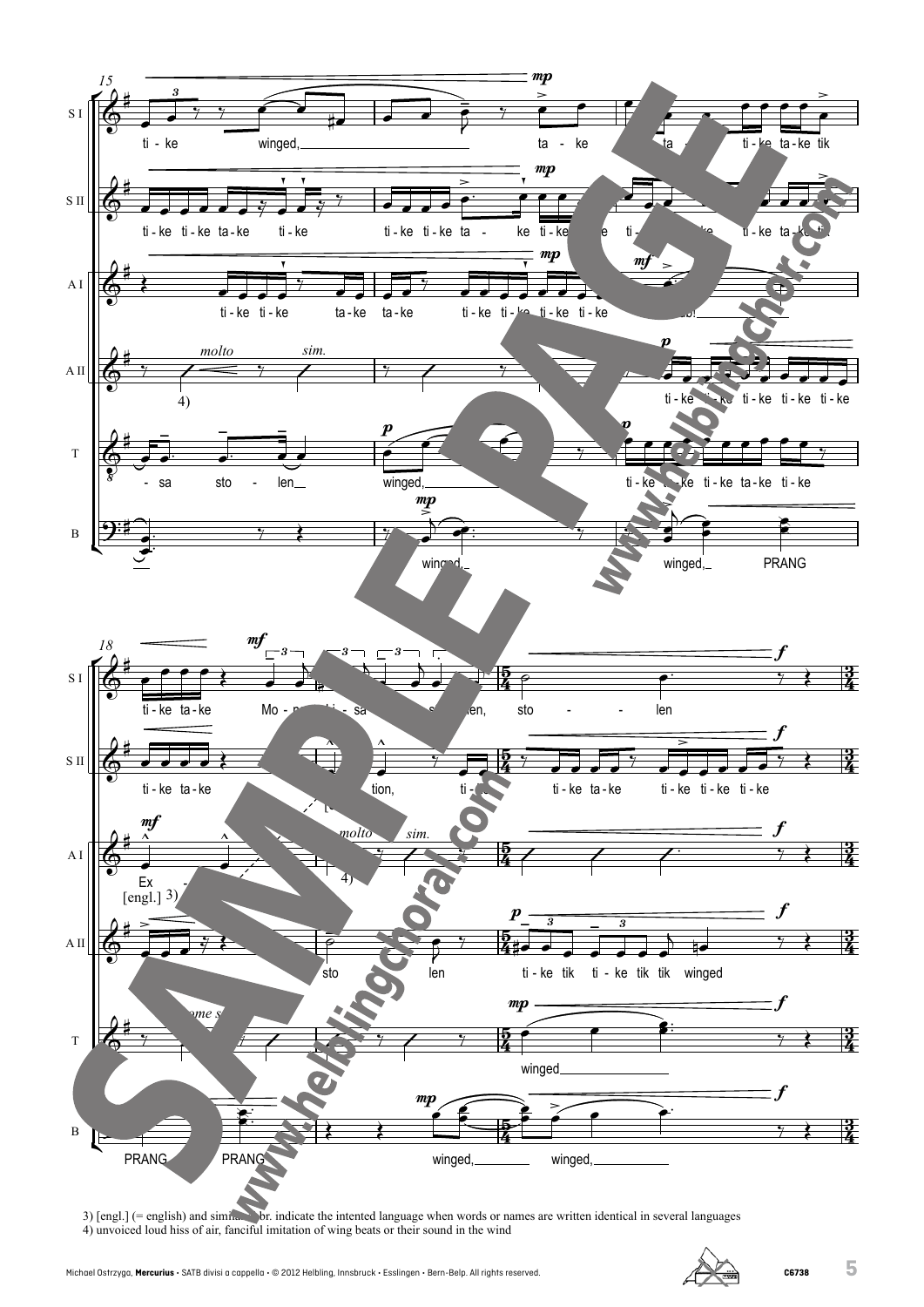

2) "ti-ke ta-ke" and similar syllables like stylized ticking sounds from an early telegraph machine

3) [germ.] (= german) and  $s_{\text{max}}$  abbr. indicate the intented language when words or names are written identical in several languages 6) unvoiced, very percussiv, consonants extremely exaggerated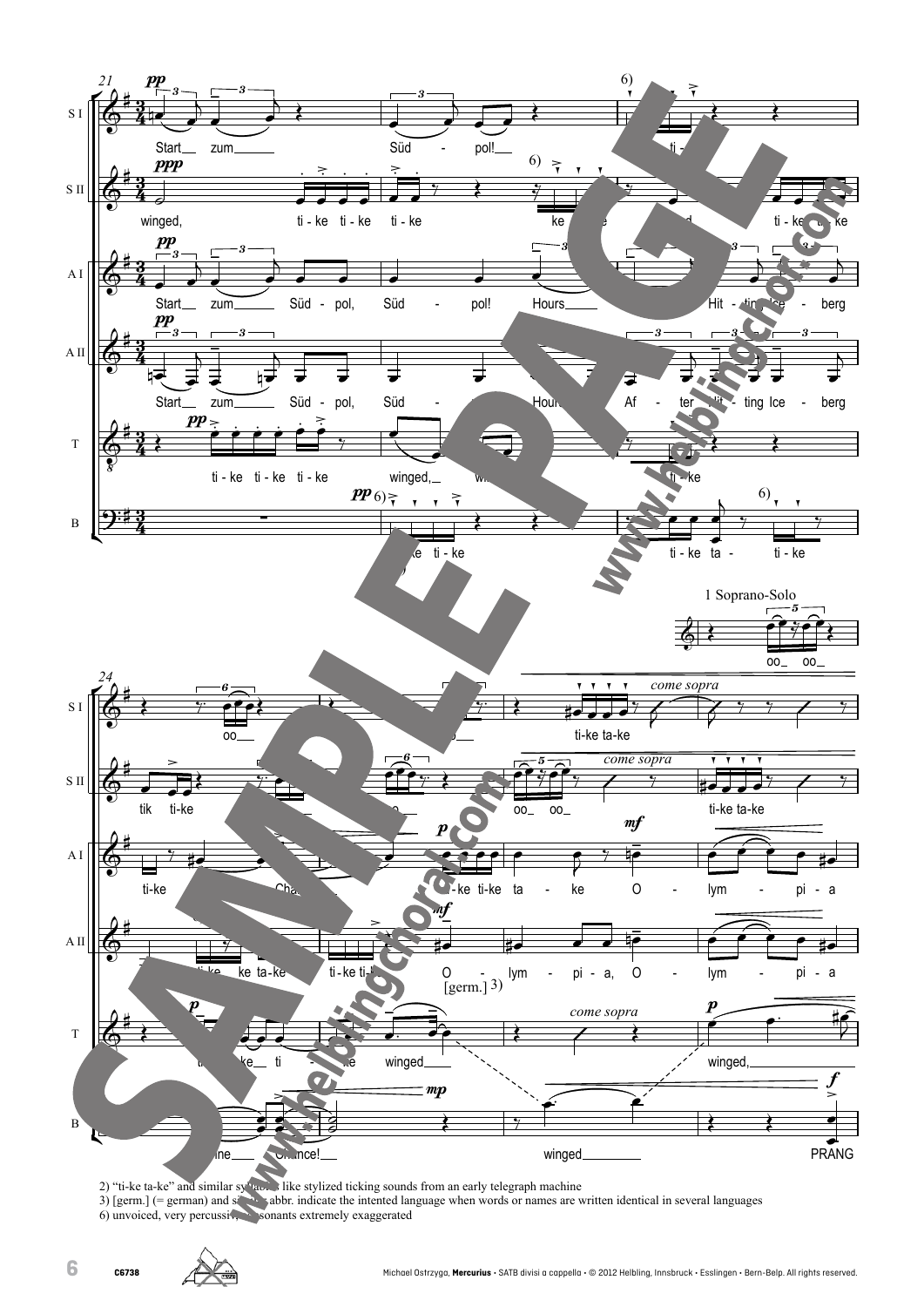

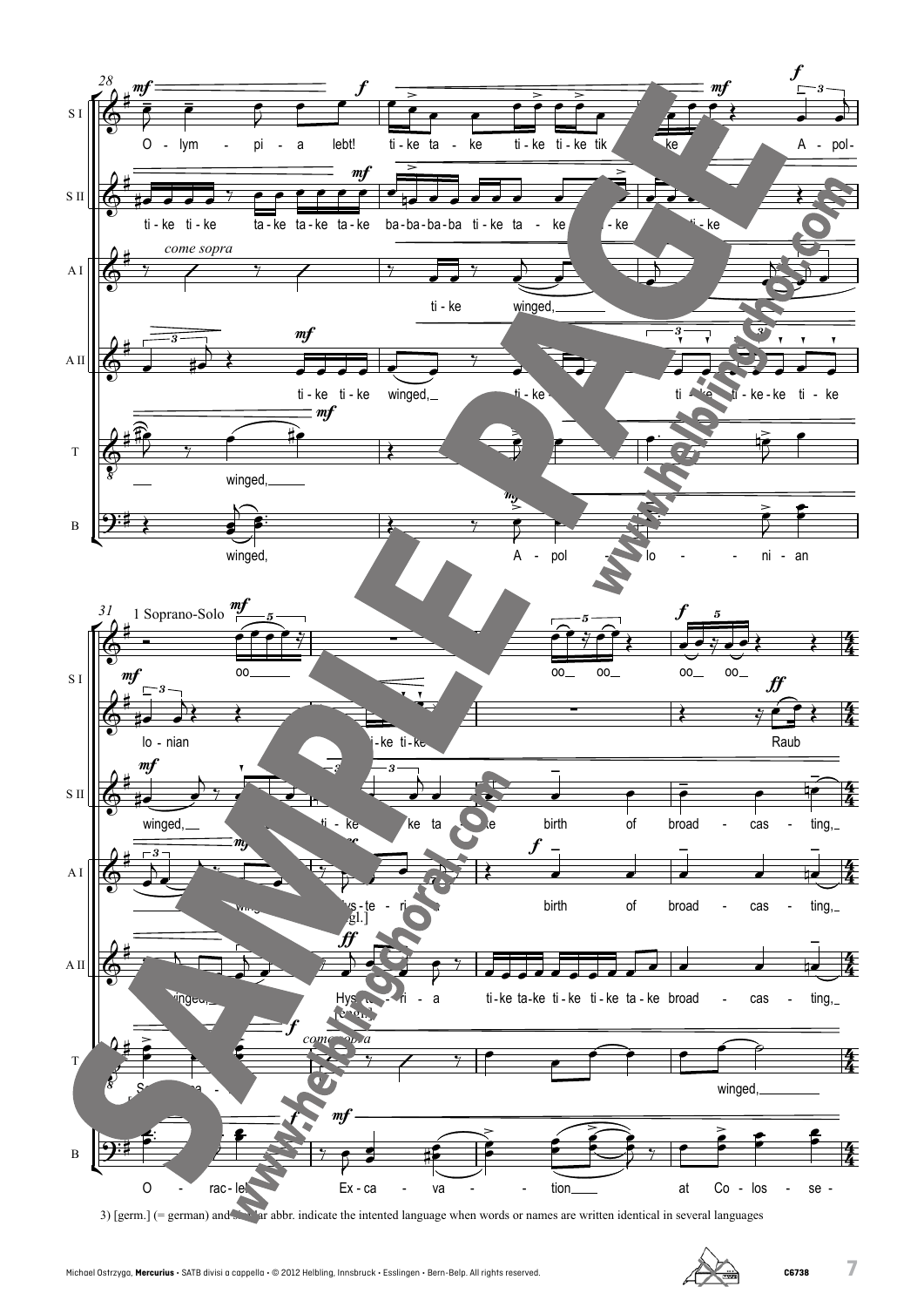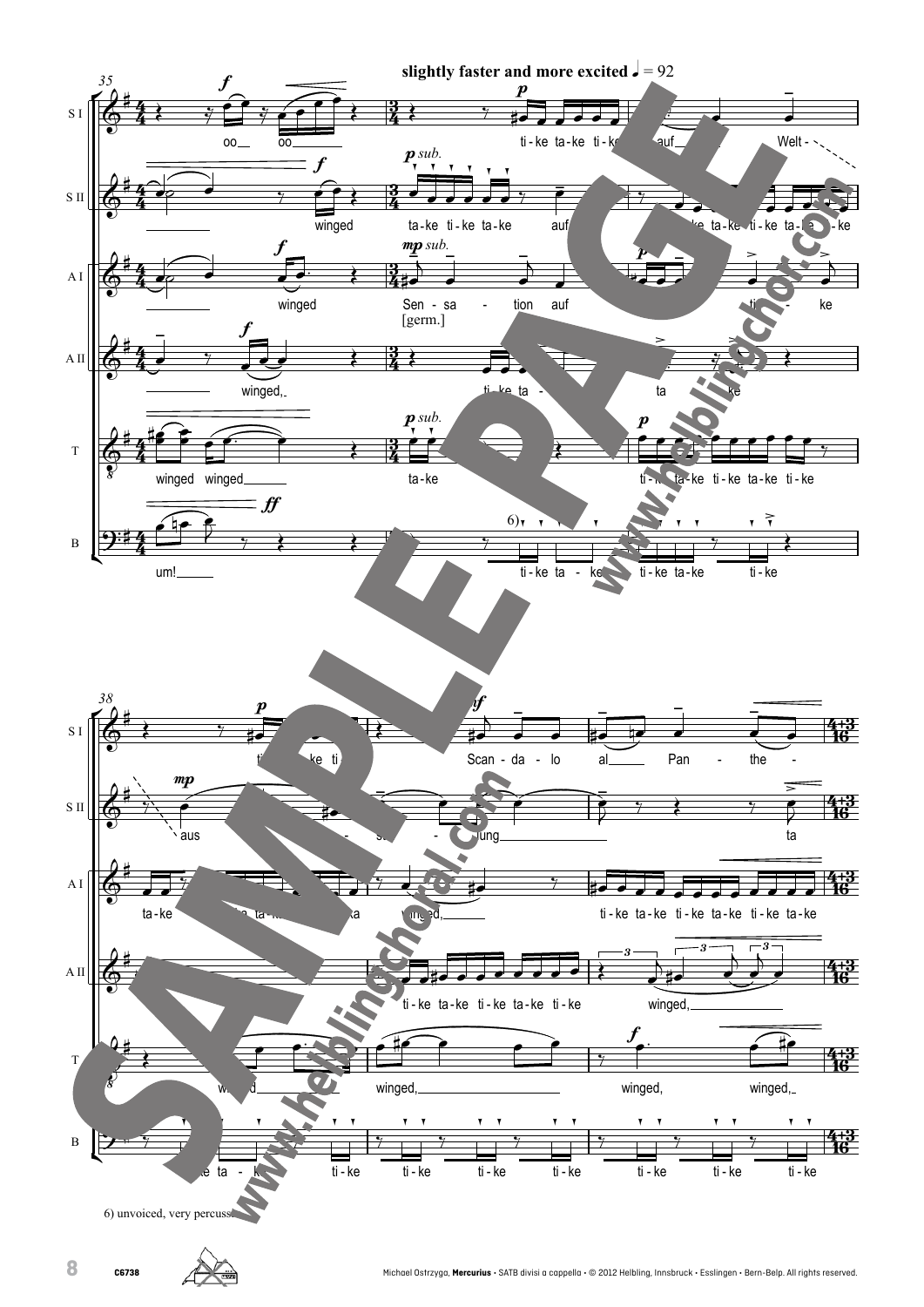

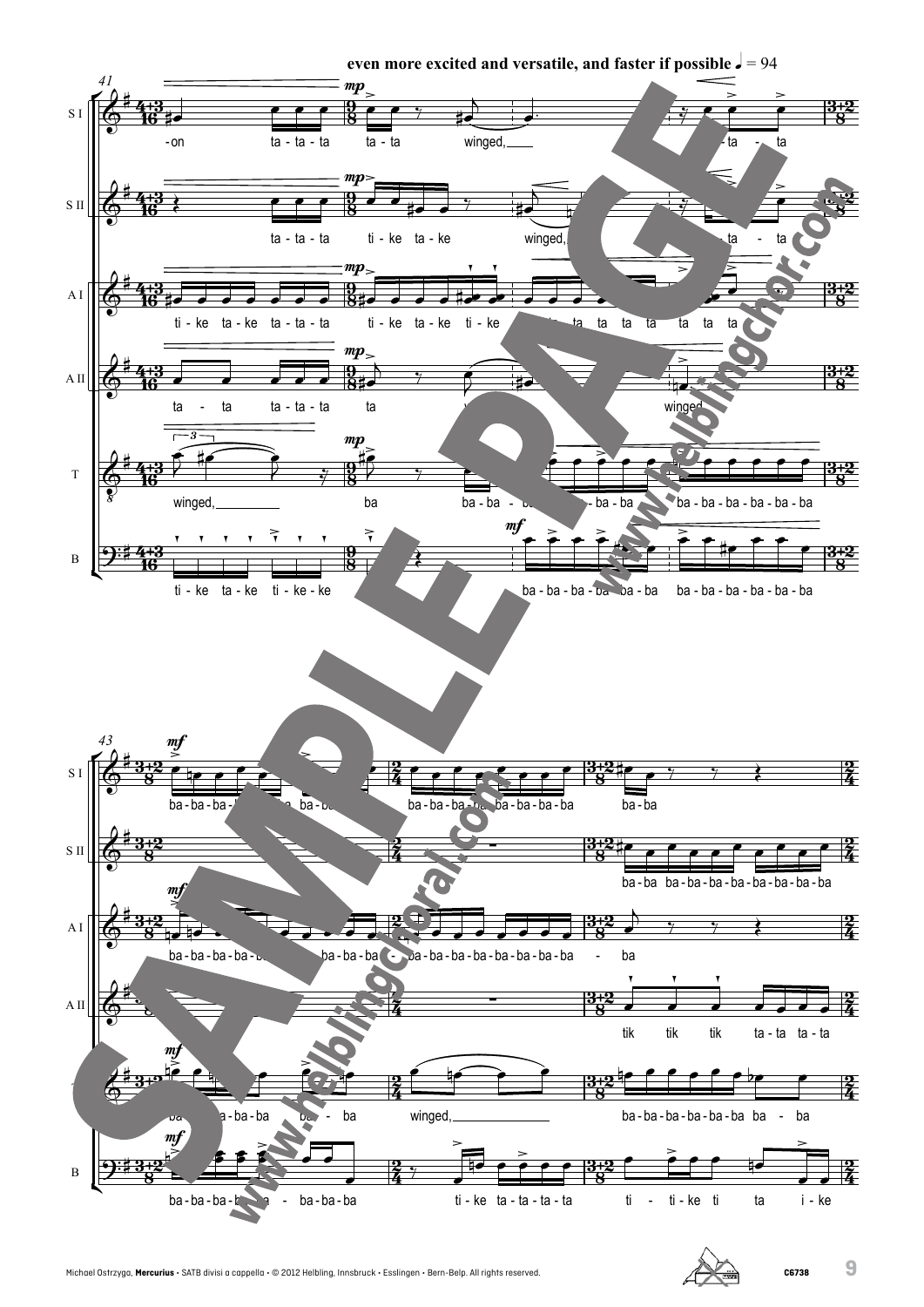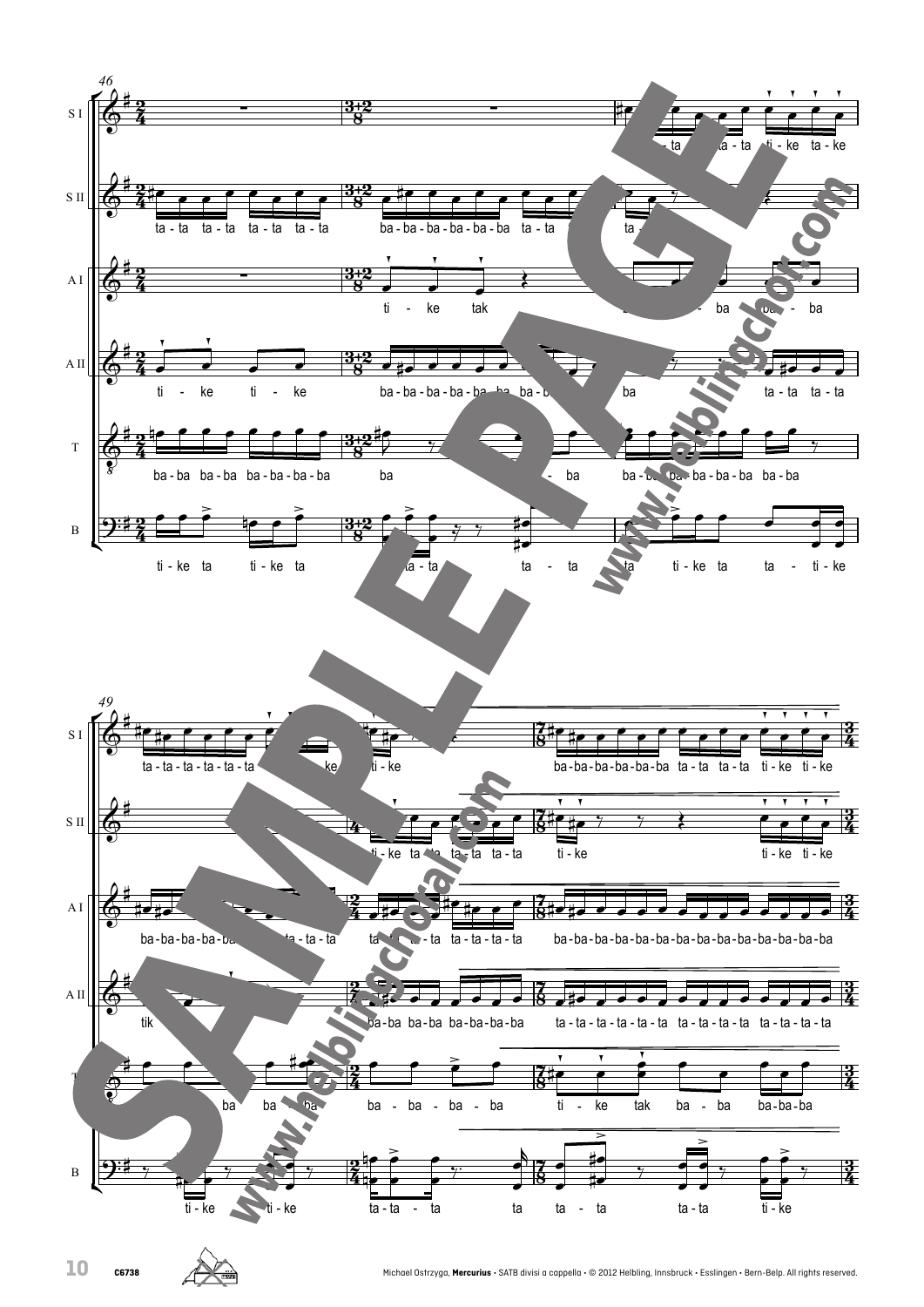

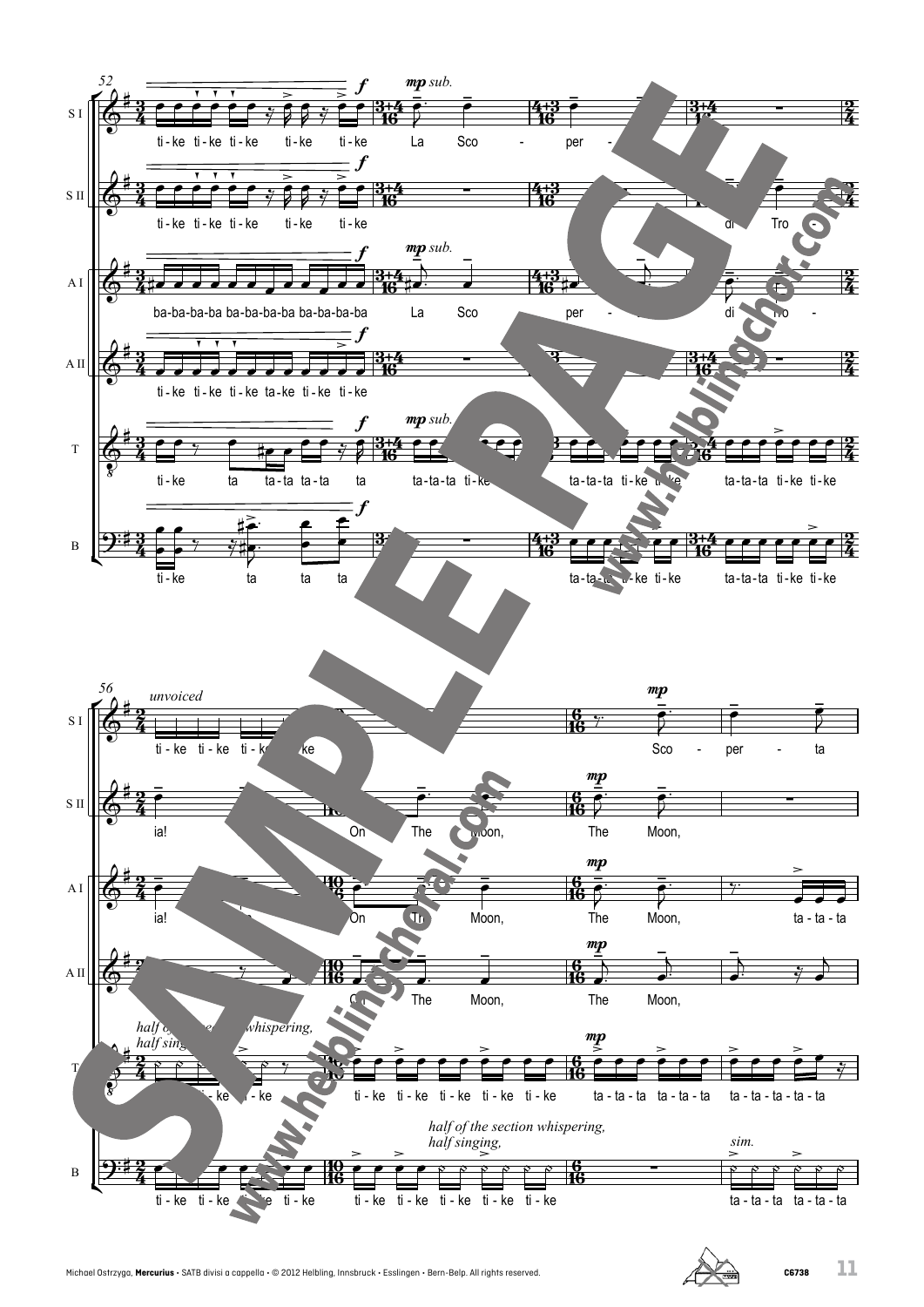

\* Continue in tempo and synchronously, one after one changes from singing to whispering, possibly with a panoramic effect, add accents on constantly changing notes<br>\*\* Continue whispering but

by one diverges slightly in tempo, so that with bar 72 every singer whispers asynchronously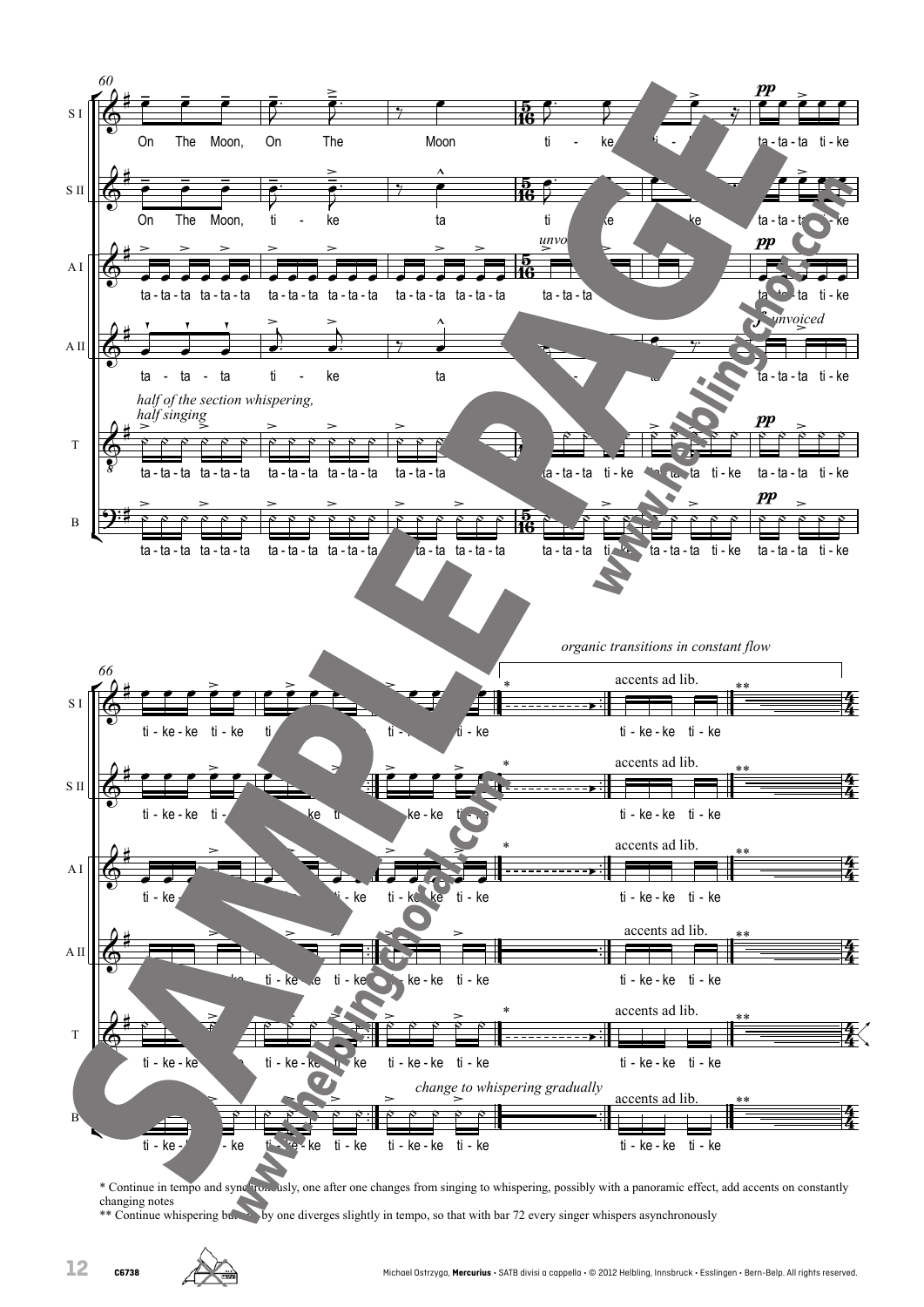

7) (humming with) overtone ("ng...g, change overtones slowly; changing parts here is possible: trained and/or skilled singer<br>
vertone-singing from<br>
effective overtones may switch to one of the alto-parts. vertone-singing from the other sections may switch to the soprano part for those bars, sopranos not able to sing

C6738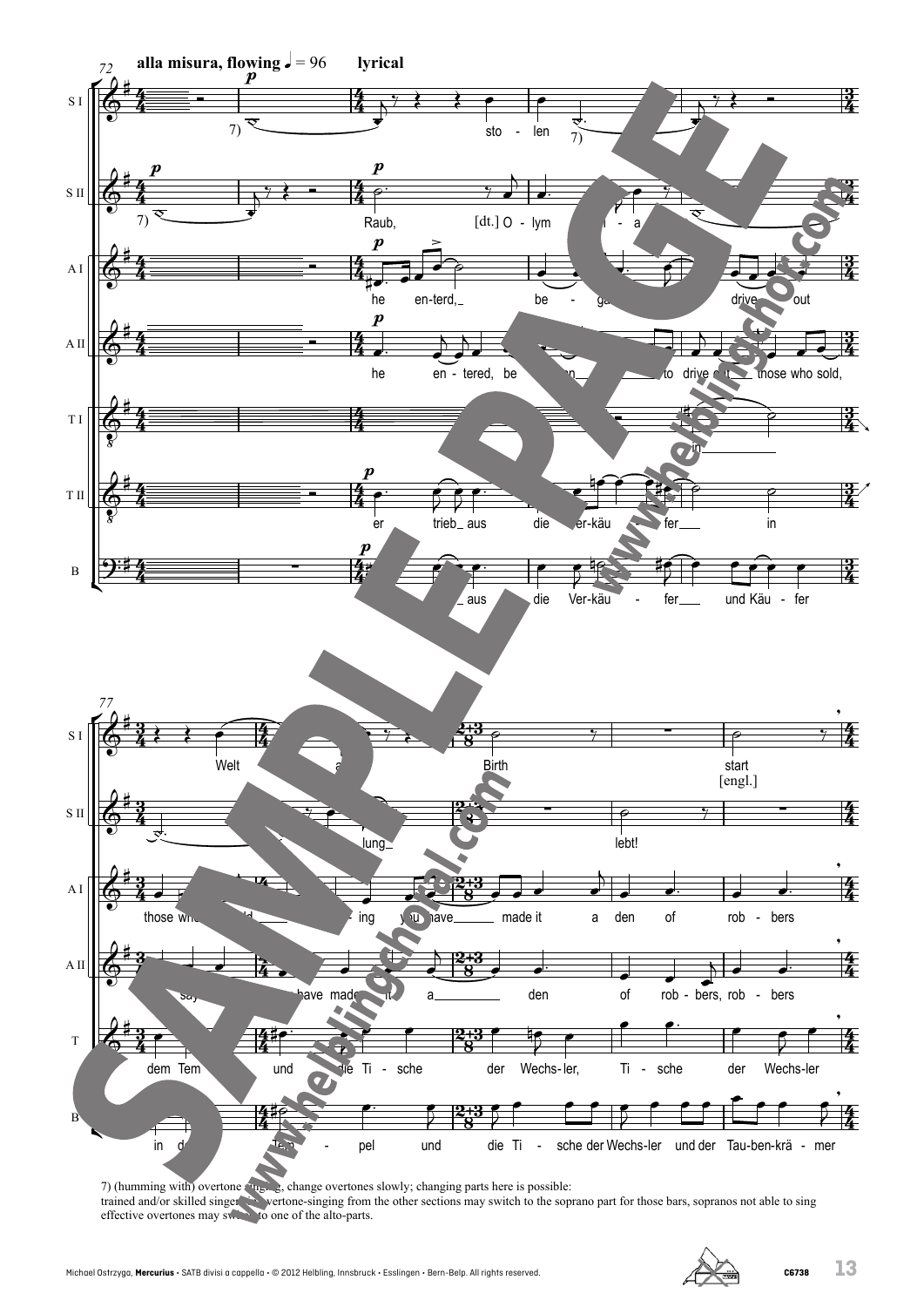

\* repeat text individually on pitch, to start off asynchronously, each singer choses a different syllable to begin with

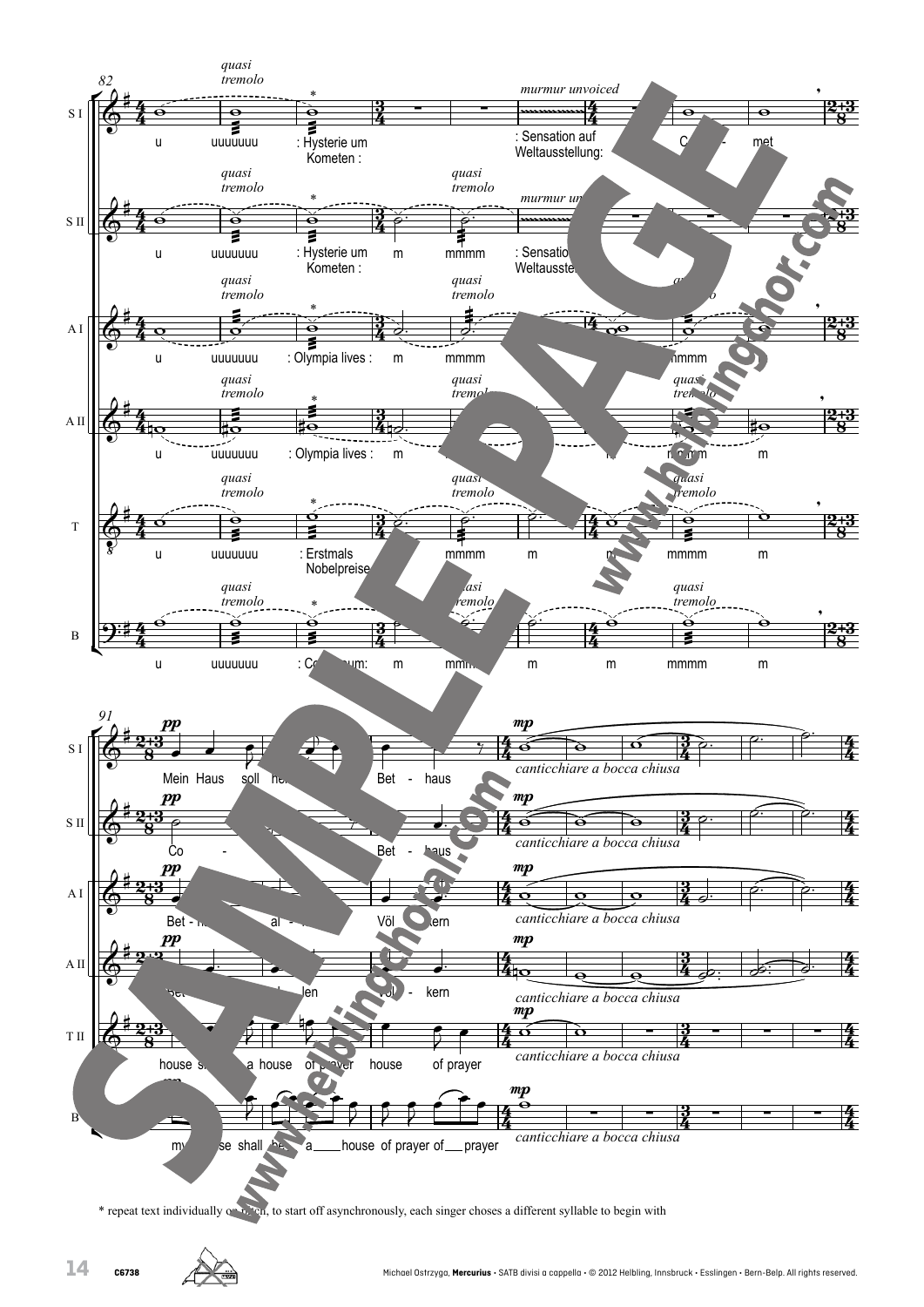

7) (humming with) overtone singing, change overtones slowly; changing parts here is possible: trained and/or skilled singers in overtone-singing from the other sections may switch to the soprano part for those bars, sopranos not able to sing effective overtones may switch to one of the alto-parts.

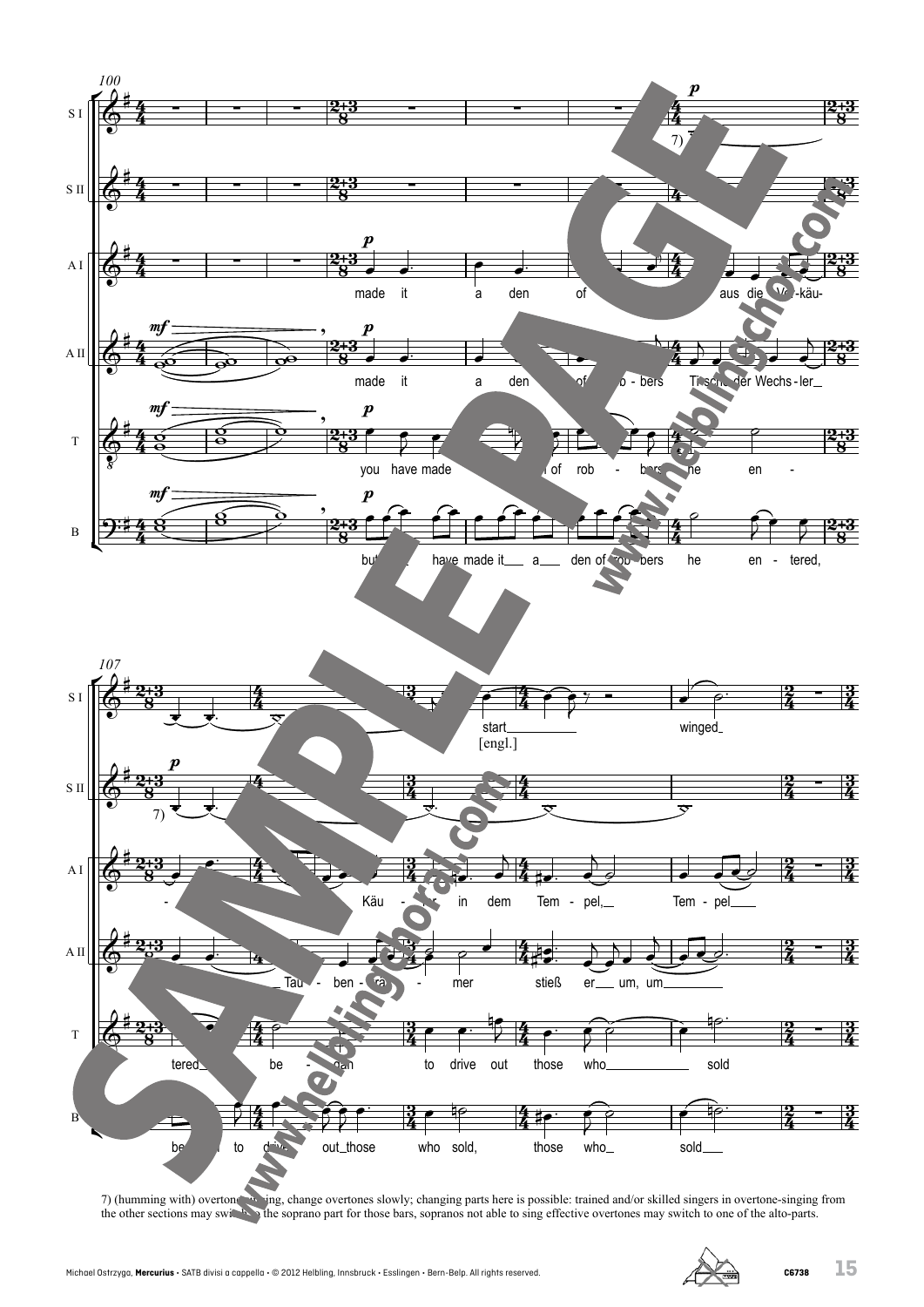

4) unvoiced loud hiss of air, so the solution of wing beats in the air 6) unvoiced, very percussiv, consonants extremely exaggerated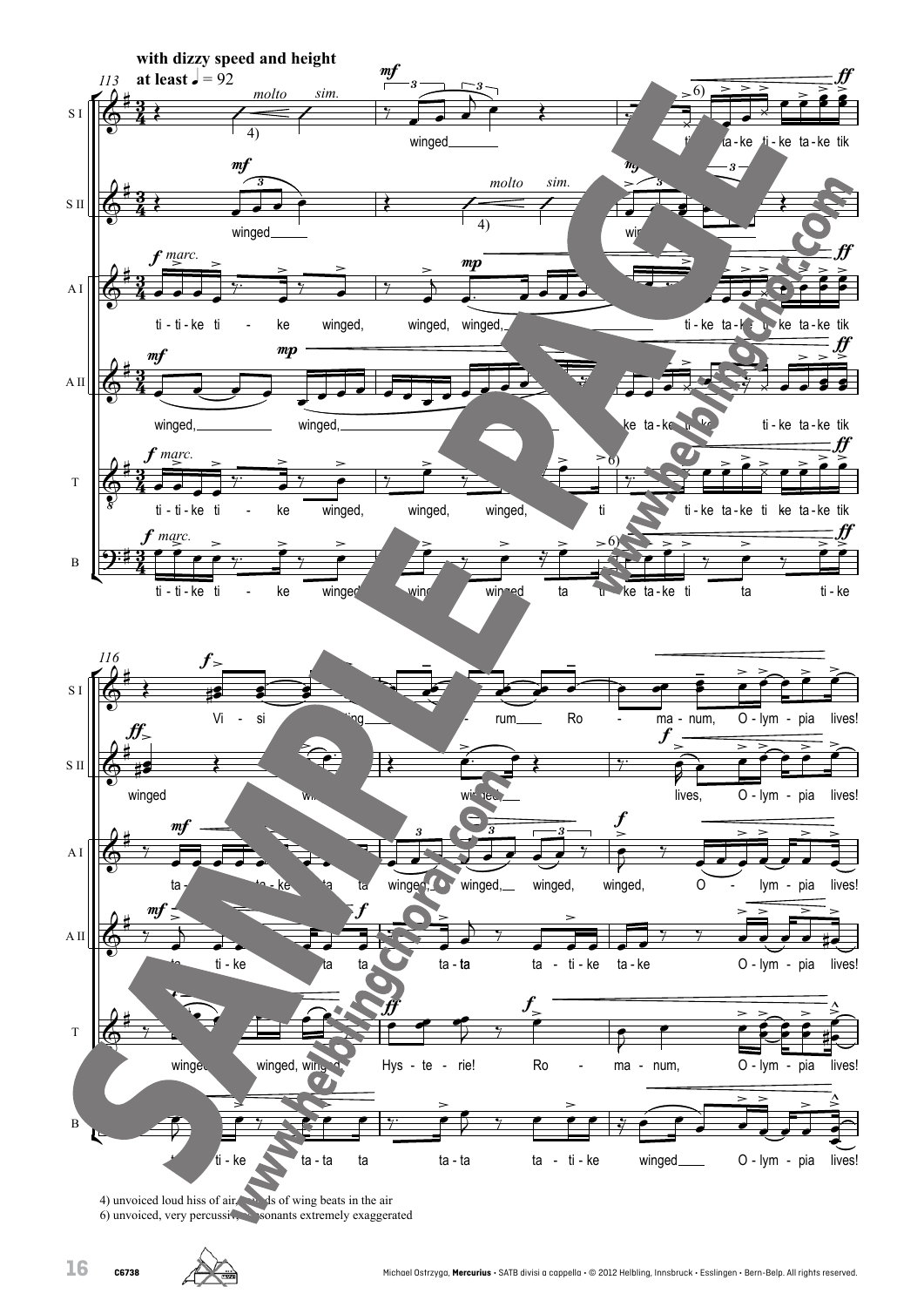

<sup>4</sup>ful imitation of wing beats or their sound in the wind 4) unvoiced loud hiss of air,<br>5) fanciful imitations of a Ly

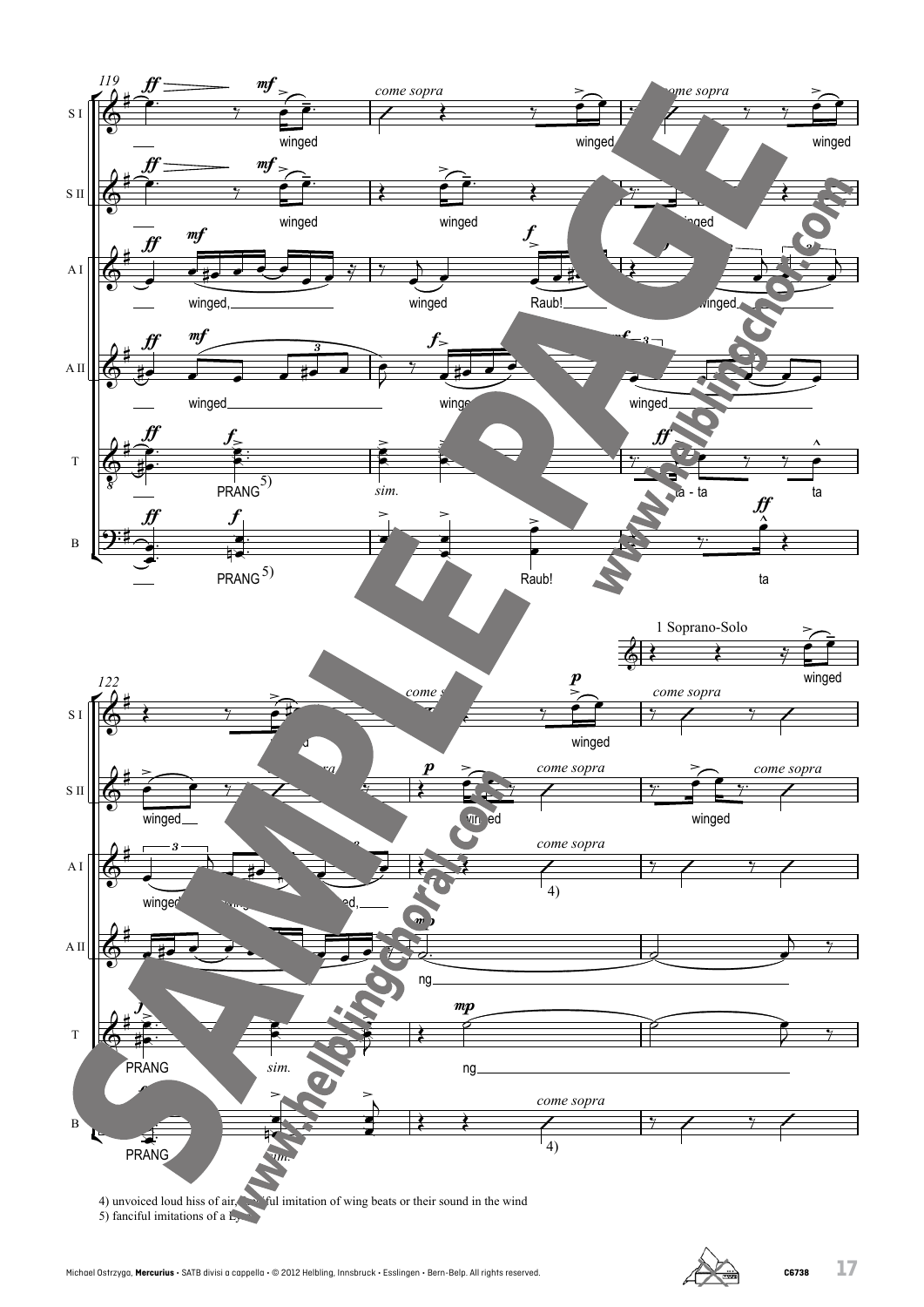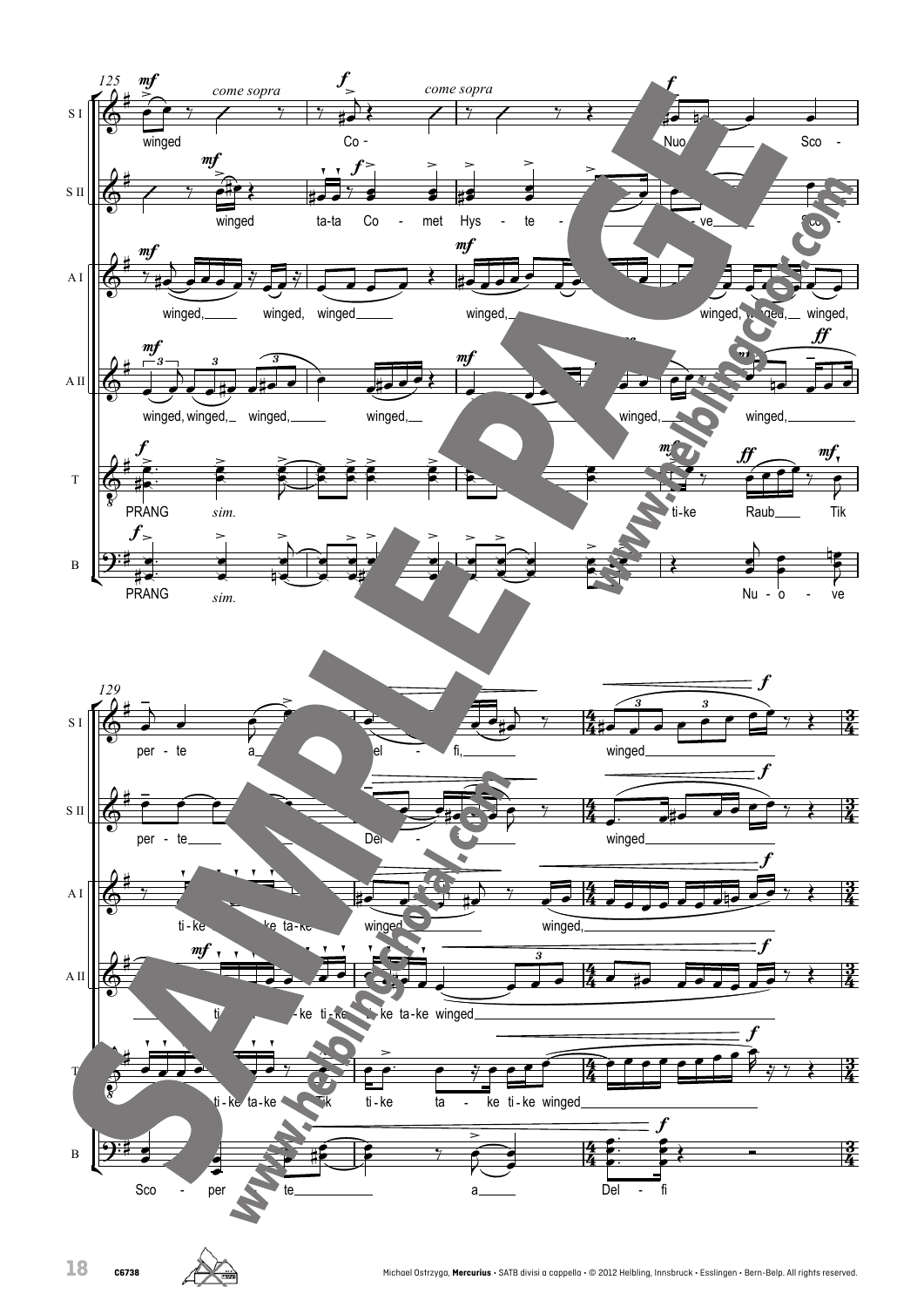

C6738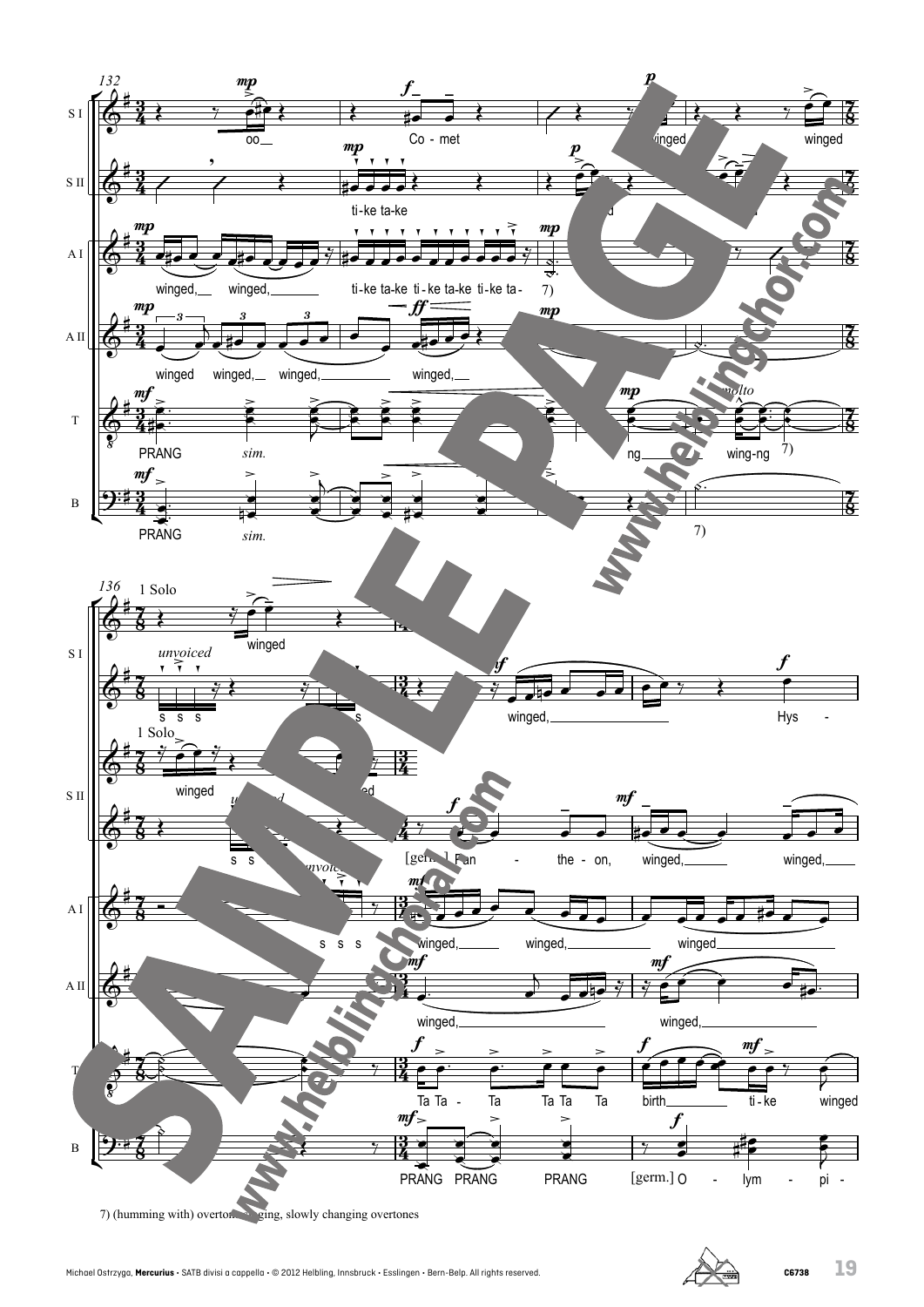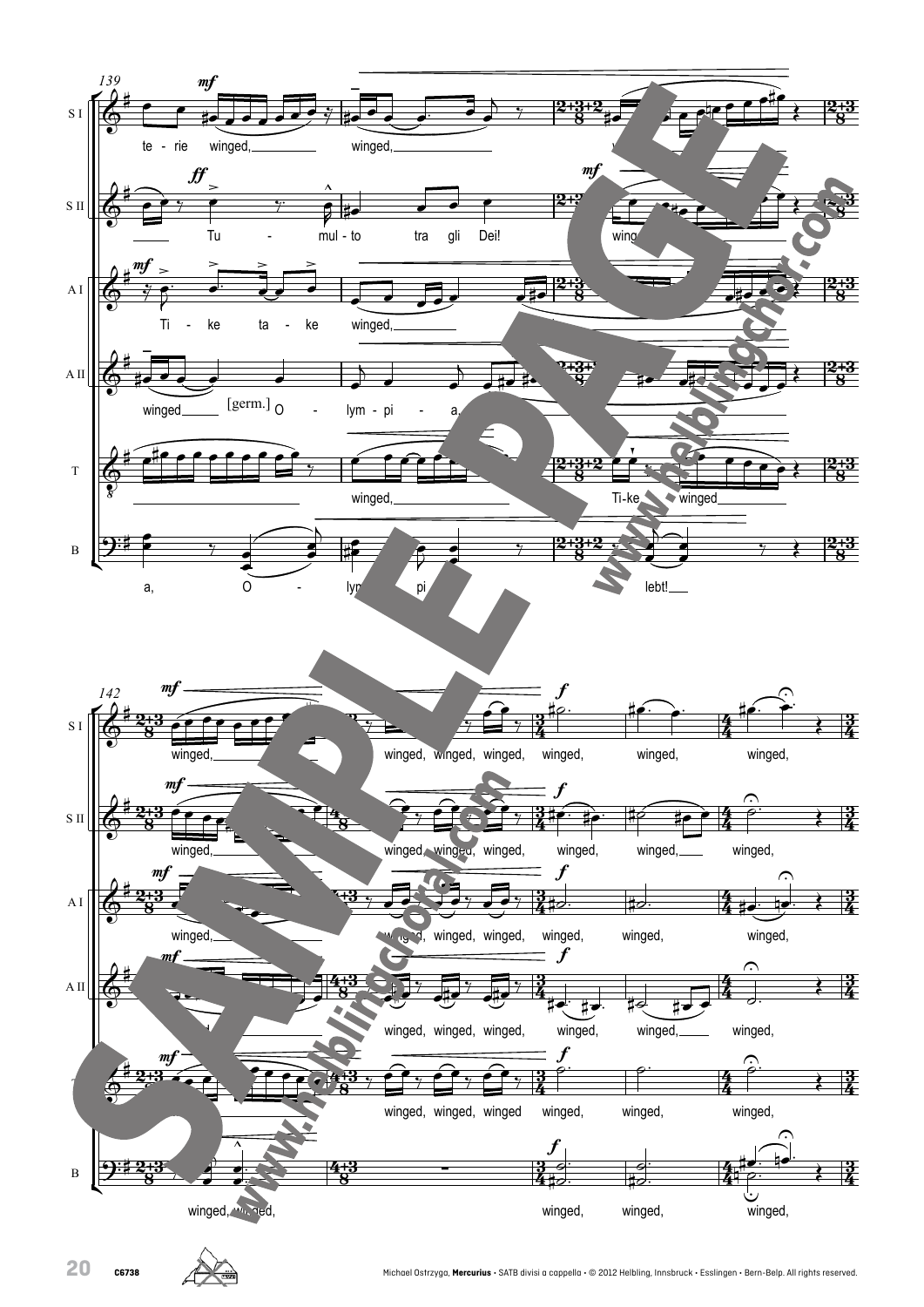

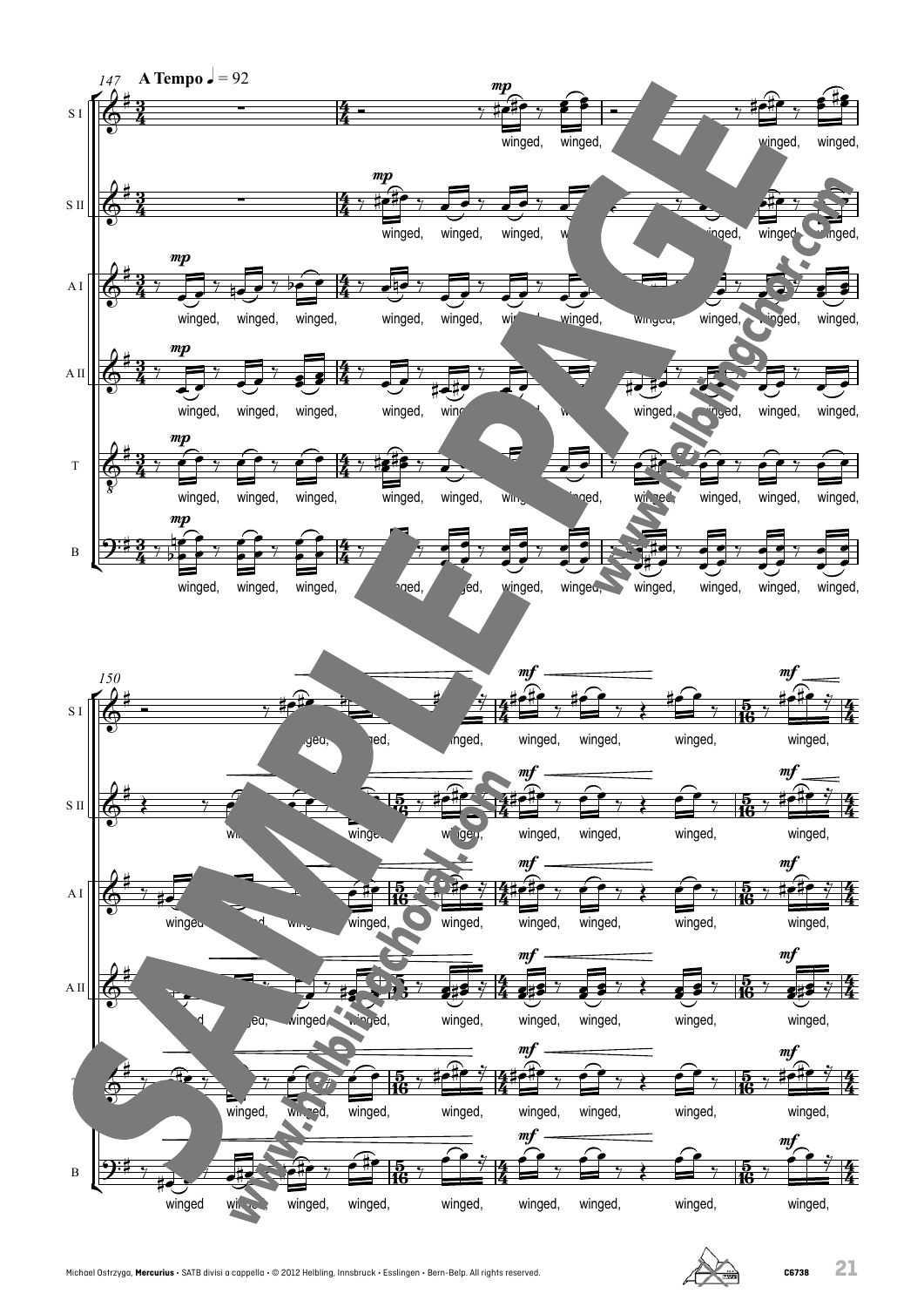